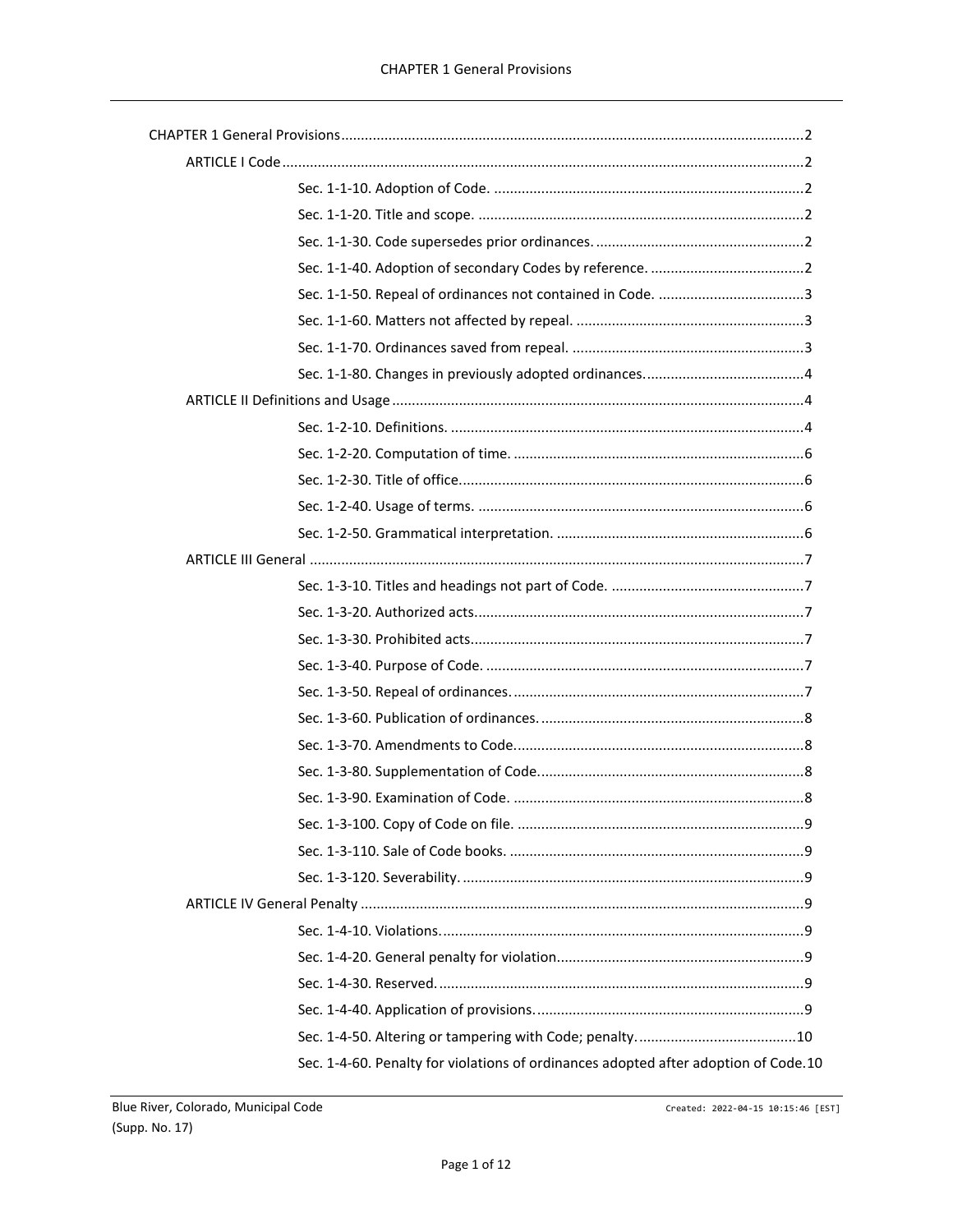| Sec. 1-5-20. Authority to enter premises under emergency11               |  |
|--------------------------------------------------------------------------|--|
| Sec. 1-5-30. Announcement of purpose and authority to enter premises. 11 |  |
|                                                                          |  |
|                                                                          |  |
|                                                                          |  |
|                                                                          |  |
|                                                                          |  |
|                                                                          |  |

# **CHAPTER 1 General Provisions**

# *ARTICLE I Code*

# <span id="page-1-2"></span><span id="page-1-1"></span><span id="page-1-0"></span>**Sec. 1-1-10. Adoption of Code.**

Upon adoption by the Board of Trustees, this published code, known as the *Blue River Municipal Code*, is hereby declared to be and shall hereafter constitute the official Code of the Town. This primary Code has been promulgated by the Town of Blue River, Colorado, as a codification of all the ordinances of the Town of Blue River of a general and permanent nature through Ordinance No. 06-01, 2006, for the purpose of providing an up-to-date code of ordinances, properly organized and indexed, in published form for the use of the citizens and officers of the Town. This Code is hereby published by authority of the Board of Trustees and shall be kept up to date as provided in Section 1-3-80 of this Chapter. One (1) copy of said Code is now on file in the office of the Town Clerk and may be inspected during regular business hours. Any reference to the number of any section contained herein shall be understood to refer to the position of the same number, its appropriate chapter and title heading, and to the general penalty clause relating thereto, as well as to the section itself, when reference is made to this Code by title in any legal document.

# <span id="page-1-3"></span>**Sec. 1-1-20. Title and scope.**

This Code constitutes a compilation, revision and codification of all the ordinances of the Town of Blue River, Colorado, of a general and permanent nature, and shall be known as the *Blue River Town Code*.

# <span id="page-1-4"></span>**Sec. 1-1-30. Code supersedes prior ordinances.**

This Code shall supersede all other municipal codes consisting of compilations of general and permanent ordinances and parts of ordinances passed by the Board of Trustees.

# <span id="page-1-5"></span>**Sec. 1-1-40. Adoption of secondary Codes by reference.**

Secondary codes may be adopted by reference, as provided by state law.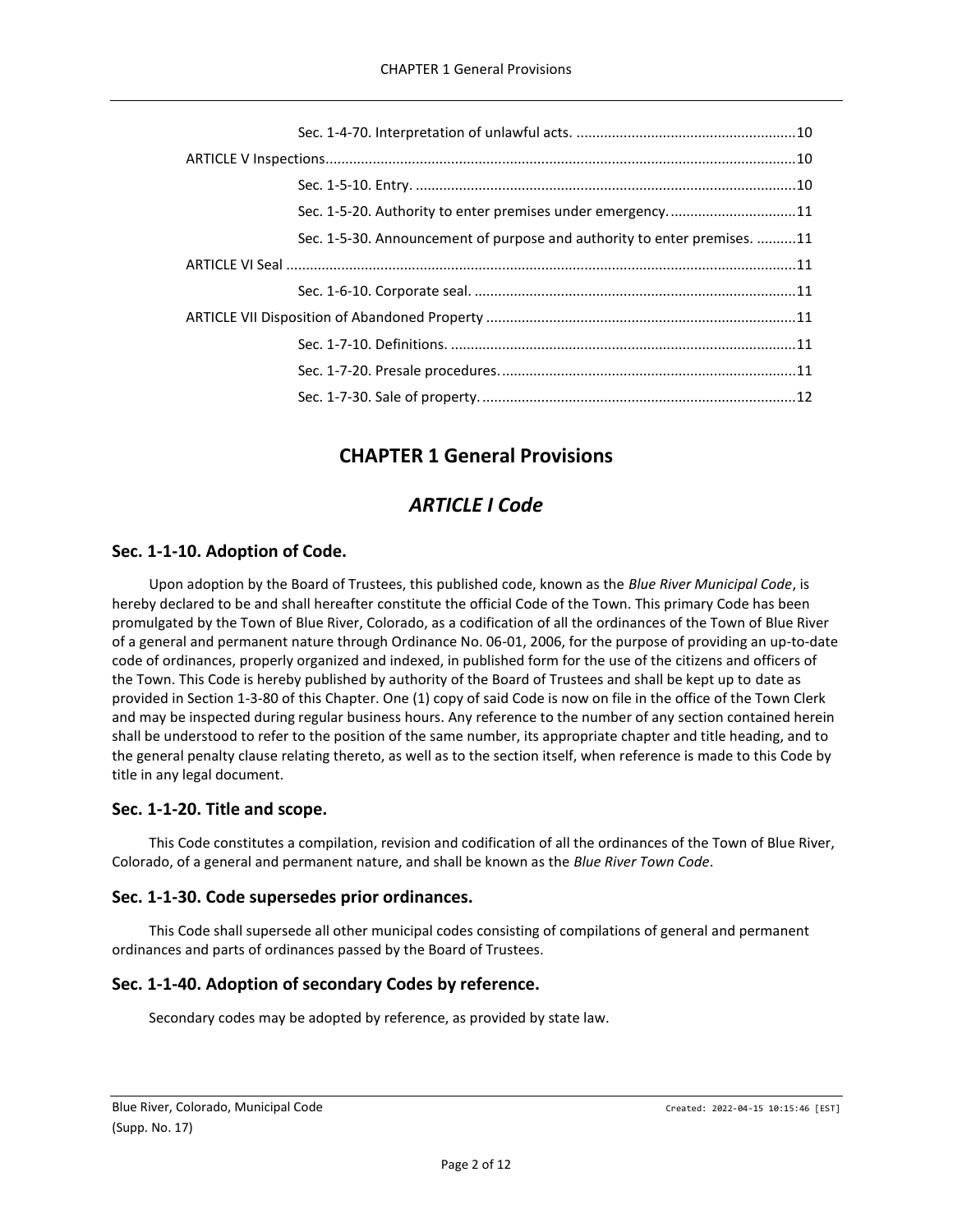### <span id="page-2-0"></span>**Sec. 1-1-50. Repeal of ordinances not contained in Code.**

All existing ordinances and portions of ordinances of a general and permanent nature which are inconsistent with any ordinance included in the adoption of this Code are hereby repealed to the extent of any inconsistency therein as of the effective date of the ordinance adopting this Code, except as hereinafter provided.

### <span id="page-2-1"></span>**Sec. 1-1-60. Matters not affected by repeal.**

The repeal of ordinances and parts of ordinances of a permanent and general nature by Section 1-1-50 of this Code shall not affect any offense committed or act done, any penalty or forfeiture incurred or any contract, right or obligation established prior to the time said ordinances and parts of ordinances are repealed.

### <span id="page-2-2"></span>**Sec. 1-1-70. Ordinances saved from repeal.**

- (a) All general ordinances of the Town passed prior to the adoption of this Code are hereby repealed, except such as are included in this Code or are by necessary implication herein reserved from repeal (subject to the saving clauses contained in the following sections), and excluding the following ordinances, which are not hereby repealed:
	- (1) Tax levy ordinances.
	- (2) Appropriation ordinances.
	- (3) Ordinances relating to boundaries and annexing territory to or excluding territory from the Town.
	- (4) Franchise ordinances and other ordinances granting special rights to persons or corporations.
	- (5) Contract ordinances and ordinances authorizing the execution of a contract for purchase of beneficial use of water by the Town or the issuance of warrants.
	- (6) Ordinances approving or authorizing specific contracts with the State, with other governmental bodies or with others.
	- (7) Salary ordinances.
	- (8) Ordinances establishing, creating, opening, dedicating, naming, renaming, vacating or closing streets, alleys or other public places.
	- (9) Ordinances establishing the grades or lines of specific streets, sidewalks and other public ways.
	- (10) Ordinances creating specific sewer and paving districts and other local improvement districts ordinances;.
	- (11) Bond ordinances authorizing the issuance of general obligation or specific local improvement district bonds;
	- (12) Ordinances making special assessments for local improvement districts and authorizing refunds from specific local improvement district bond proceeds.
	- (13) Ordinances dedicating or accepting any specific plat or subdivision.
	- (14) Ordinances relating to elections.
	- (15) Ordinances relating to the transfer or acceptance of real estate by or from the Town or authorizing a specific lease, sale or purchase of property.
	- (16) Ordinances amending the Official Zoning Map; and
	- (17) All special ordinances.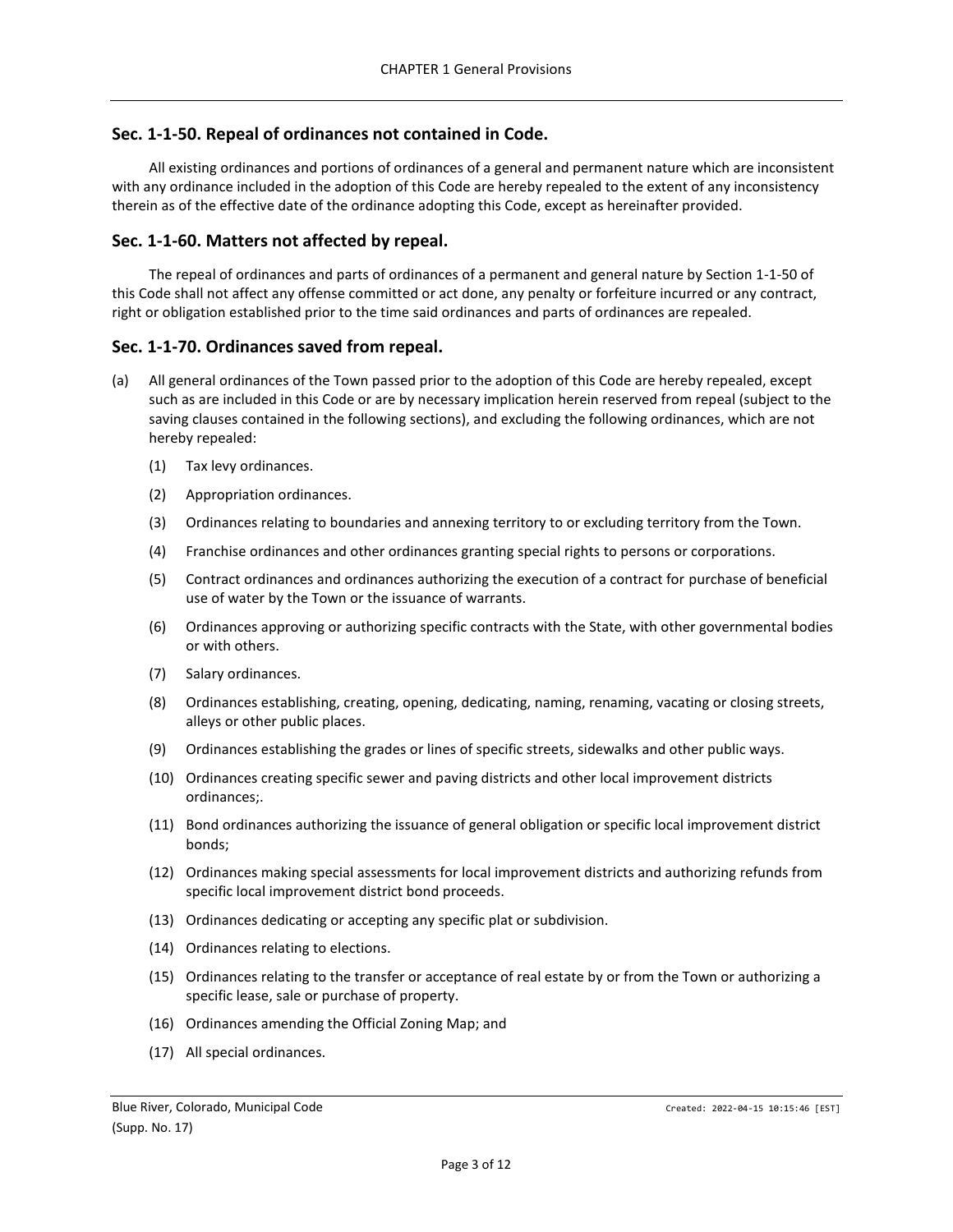The continuance in effect of temporary and/or special ordinances and parts of ordinances, although omitted from this Code, shall not be affected by such omission therefrom, and the adoption of this Code shall not repeal or amend any such ordinance or part of any such ordinance.

(b) No ordinance relating to railroad crossings with streets and other public ways, or relating to the conduct, duties, service or rates of public utilities, shall be repealed by virtue of the adoption of this Code or by virtue of the preceding Section, excepting as the Code may contain provisions for such matters, in which case this Code shall be considered as amending such ordinance in respect to such provisions only.

(Prior codes 1-2-1, 1-2-2; Ord. 06-01 §1, 2006)

# <span id="page-3-0"></span>**Sec. 1-1-80. Changes in previously adopted ordinances.**

In compiling and preparing the ordinances of the Town for adoption and revision as part of this Code, certain grammatical changes and other changes were made in one (1) or more of said ordinances. It is the intention of the Board of Trustees that all such changes be adopted as part of this Code as if the ordinances so changed had been previously formally amended to read as such.

# *ARTICLE II Definitions and Usage*

### <span id="page-3-2"></span><span id="page-3-1"></span>**Sec. 1-2-10. Definitions.**

Whenever the following words, phrases or terms are used in this Code, they shall have such meanings herein ascribed to them, unless a different meaning is intended from the context or unless a different meaning is specifically defined and more particularly directed to the use of such words or phrases:

*Agent* means a person acting on behalf of another.

*Board* or*Board of Trustees,* unless otherwise indicated, means the Board of Trustees of the Town of Blue River.

*Chief of Police* includes the law enforcement officer employed by the Town or the Summit County Sheriff, pursuant to contract between the Town and the County.

*Code* means the Municipal Code of Blue River, Colorado, as published and subsequently amended, unless the context requires otherwise.

*County* means the County of Summit, Colorado.

*C.R.S.* means the Colorado Revised Statutes, including all amendments thereto.

*Employees.* Whenever reference is made in this Code to a Town employee by title only, this shall be construed as though followed by the words, "of the Town of Blue River."

*Fee* means a sum of money charged by the Town for the carrying on of a business, profession or occupation.

*Law* denotes applicable federal law, the Constitution and statutes of the State of Colorado, the ordinances of the Town and, when appropriate, any and all rules and regulations which may be promulgated thereunder.

*License* means the permission granted for the carrying on of a business, profession or occupation.

*May* is permissive.

*Mayor* means the Mayor of the Town.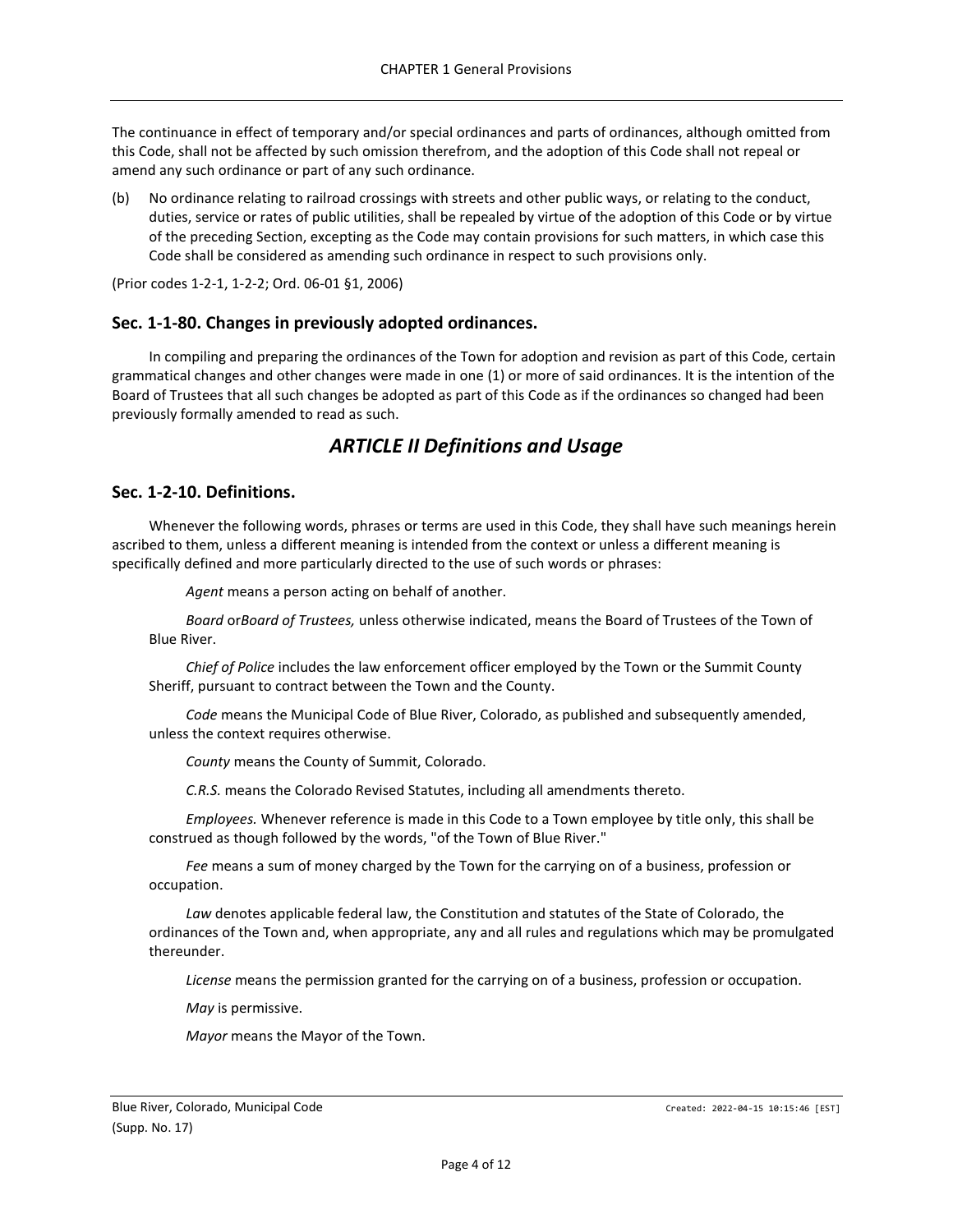*Misdemeanor* means and is to be construed as meaning *violation* and is not intended to mean *crime* or *criminal conduct.*

*Month* means a calendar month.

*Nuisance* means anything offensive or obnoxious to the health and welfare of the inhabitants of the Town; or any act or thing repugnant to, creating a hazard to, or having a detrimental effect on the property of another person or the community. (See also Section 7-1-10 of this Code.)

*Oath* shall be construed to include an affirmation or declaration in all cases in which, by law, an affirmation may be substituted for an oath, and in such cases the words *swear* and *sworn* shall be equivalent to the words *affirm* and *affirmed.*

*Occupant*, as applied to a building or land, means any person who occupies the whole or any part of such building or land, whether alone or with others.

*Offense* means any act forbidden by any provision of this Code or the omission of any act required by the provisions of this Code.

*Officers.* Whenever reference is made in this Code to a Town officer by title only, this shall be construed as though followed by the words "of the Town of Blue River."

*Operator* means the person who is in charge of any operation, business or profession.

*Ordinance* means a law of the Town; provided that a temporary or special law, administrative action, order or directive may be in the form of a resolution.

*Owner*, as applied to a building, land, motorized vehicle, animal or other real or personal property, shall include any part owner, joint owner, tenant in common, joint tenant or lessee or any other person with a possessory interest in the whole or a part of such building, land, motor vehicle, animal or other real or personal property.

*Person* means natural person, any public or private corporation, company, firm, joint venture, joint stock company, partnership, association, business, trust, organization, club, government or any other group acting as a unit, or the manager, lessee, agent, servant, officer or employee of any of them.

*Personal property* shall include every description of money, goods, chattels, effects, evidence of rights in action, evidences of debt and all written instruments by which any pecuniary obligation, right or title to property is created, acknowledged, transferred, increased, defeated, discharged or diminished and every right or interest therein.

*Preceding* and *following* mean "next before" and "next after," respectively.

*Property* includes real and personal property.

*Real property* includes lands, tenements and hereditaments.

*Retailer,* unless otherwise specifically defined, shall be understood to relate to the sale of goods, merchandise, articles or things in small quantities direct to the consumer.

*Shall* and *must* are both mandatory.

*Sidewalk* means that portion of a street between the curbline and the adjacent property line intended for the use of pedestrians.

*State* means the State of Colorado.

*Street* means any approved roadway used for vehicular traffic.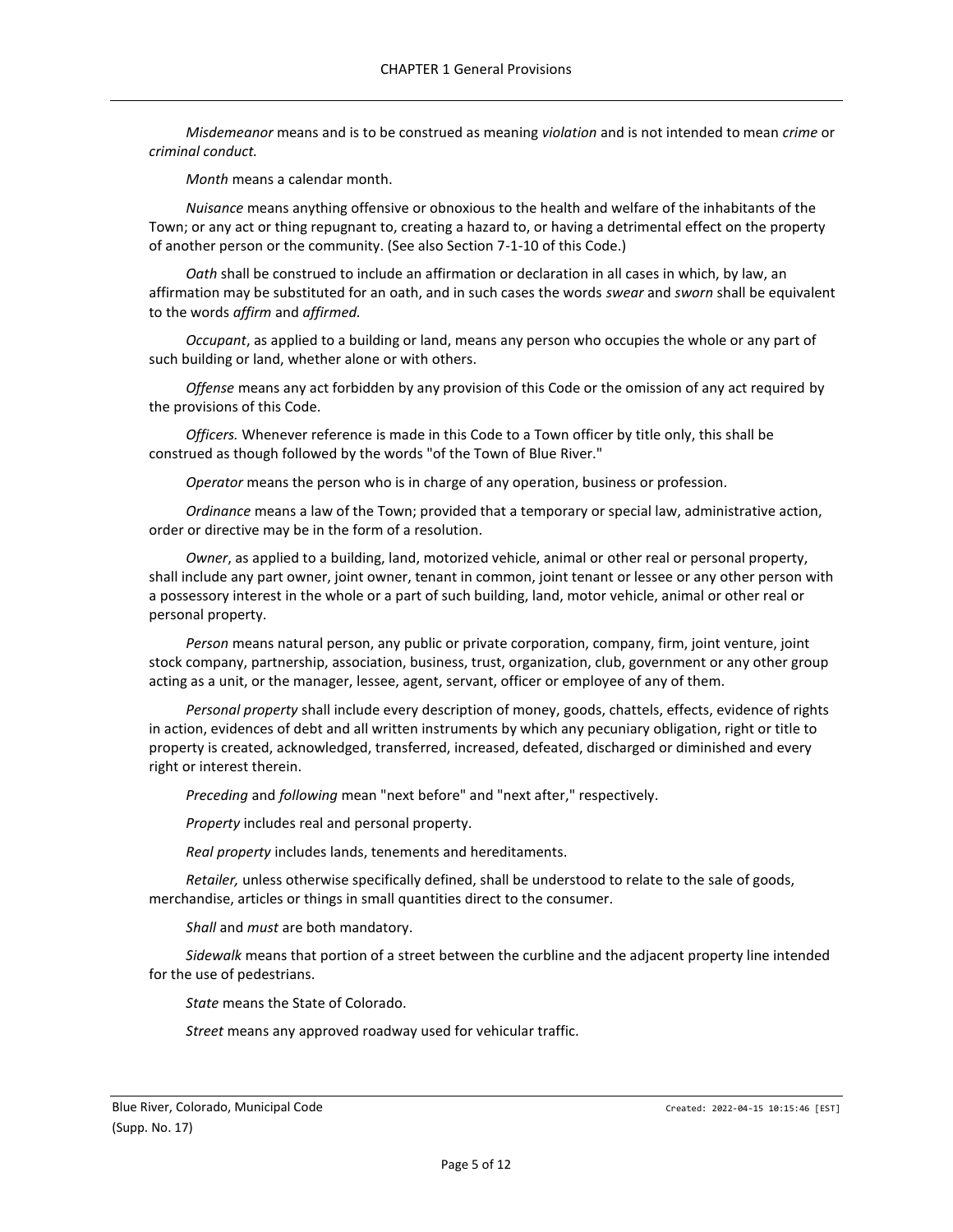*Tenant* and*occupant,* as applied to a building or land, shall include any person who occupies the whole or any part of such buildings or land, whether alone or with others.

*Town* means the Town of Blue River, County of Summit, State of Colorado, or the area within the territorial limits of the Town and such territory outside of the Town over which the Town has jurisdiction or control by virtue of any constitutional or statutory provision.

*Wholesaler* and*wholesale dealer,* unless otherwise specifically defined, relate to the sale of goods, merchandise, articles or things in quantity to persons who purchase for the purpose of resale.

*Written* or*in writing* may mean printed, typewritten, photocopied, mimeographed, multi-graphed and any other mode of representing words and letters in permanent visible form, but when the written signature of any person is required by law to any official or public writing or bond, it shall be in the proper handwriting of such person or, in case he or she is unable to write, by his or her proper mark.

# <span id="page-5-0"></span>**Sec. 1-2-20. Computation of time.**

Except as provided by applicable state law, the time within which an act is to be done shall be computed by excluding the first and including the last day; but if the time for an act to be done shall fall on Saturday, Sunday or a legal holiday, the act shall be done upon the next regular business day following such Saturday, Sunday or legal holiday.

# <span id="page-5-1"></span>**Sec. 1-2-30. Title of office.**

Use of the title of any officer, employee, department, board or commission means that officer, employee, department, board or commission of the Town, or his or her designated representative.

# <span id="page-5-2"></span>**Sec. 1-2-40. Usage of terms.**

- (a) All words and phrases shall be construed and understood according to the common and approved usage of the language; but technical words and phrases and such others as may have acquired a peculiar and appropriate meaning in law shall be construed and understood according to such peculiar and appropriate meaning.
- (b) The word *ordinance* contained in the ordinances of the Town has been changed in the content of this Code to "Article," "Chapter," "Section" and/or "subsection," or words of like import, for organizational and clarification purposes only. Such changes to the Town's ordinances are not meant to amend passage and effective dates of such original ordinances.

(Prior code 1-3-1; Ord. 06-01 §1, 2006)

# <span id="page-5-3"></span>**Sec. 1-2-50. Grammatical interpretation.**

- (a) The following grammatical rules shall apply to this Code and to Town ordinances:
	- (1) Any gender includes the other genders.
	- (2) The singular number includes the plural and the plural includes the singular.
	- (3) Words used in the present tense include the past and future tenses and vice versa, unless manifestly inapplicable.
	- (4) Words and phrases not specifically defined shall be construed according to the context and approved usage of the language.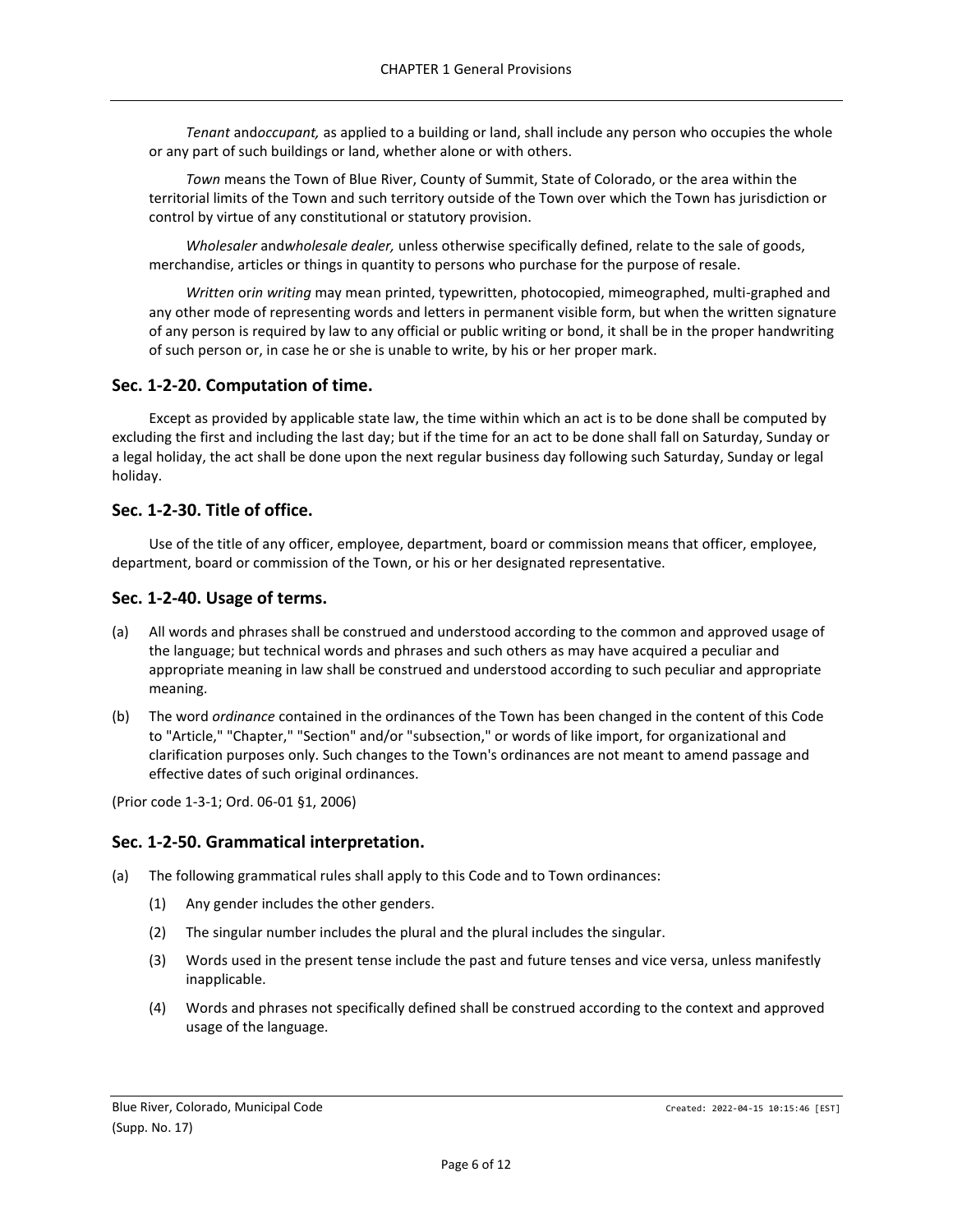(b) These rules of construction shall not be applied to any section of this Code which contains any express provision excluding such construction or where the subject matter or context may be repugnant thereto.

<span id="page-6-0"></span>(Prior code 1-3-1; Ord. 06-01 §1, 2006)

# *ARTICLE III General*

### <span id="page-6-1"></span>**Sec. 1-3-10. Titles and headings not part of Code.**

Chapter and Article titles, headings, numbers and titles of sections and other divisions in this Code or in supplements made to this Code are inserted in this Code, may be inserted in supplements to this Code for the convenience of persons using this Code, and are intended as mere catchwords to indicate the content of the section and shall not be deemed or taken to govern, limit, modify or in any manner affect the scope, meaning or intent of the provisions of any division or section hereof, nor, unless expressly so provided, shall they be so deemed when any of such sections, including the catchlines, are amended or reenacted.

### <span id="page-6-2"></span>**Sec. 1-3-20. Authorized acts.**

When this Code requires an act to be done which may as well be done by an agent, designee or representative as by the principal, such requirement shall be construed to include all such acts performed when done by an authorized agent, designee or representative.

### <span id="page-6-3"></span>**Sec. 1-3-30. Prohibited acts.**

Whenever in this Code or any Town ordinance any act or omission is made unlawful, it includes causing, allowing, permitting, aiding, abetting, suffering or concealing the fact of such act or omission.

### <span id="page-6-4"></span>**Sec. 1-3-40. Purpose of Code.**

The provisions of this Code, and all proceedings under them, are to be construed with a view to effect their objectives and to promote justice.

### <span id="page-6-5"></span>**Sec. 1-3-50. Repeal of ordinances.**

- (a) No new ordinance shall be construed or held to repeal a former ordinance, whether such former ordinance is expressly repealed or not, as to any offense committed against such former ordinance or as to any act done, any penalty, forfeiture or punishment so incurred, or any right accrued or claim arising under the former ordinance, or in any way whatever to affect any such offense or act so committed or so done, or any penalty, forfeiture or punishment so incurred or any right accrued or claim arising before the new ordinance takes effect, save only that the proceedings thereafter shall conform to the ordinance in force at the time of such proceeding, so far as practicable. If any penalty, forfeiture or punishment is mitigated by any provision of a new ordinance, such provision may be, by consent of the party affected, applied to any judgment announced after the new ordinance takes effect.
- (b) This Section shall extend to all repeals, either by express words or implication, whether the repeal is in the ordinance making any new provisions upon the same subject or in any other ordinance.
- (c) Nothing contained in this Chapter shall be construed as abating any action now pending under or by virtue of any general ordinance of the Town herein repealed, and the provisions of all general ordinances contained in this Code shall be deemed to be continuing provisions and not a new enactment of the same provision; nor shall this Chapter be deemed as discontinuing, abating, modifying or altering any penalty accrued or to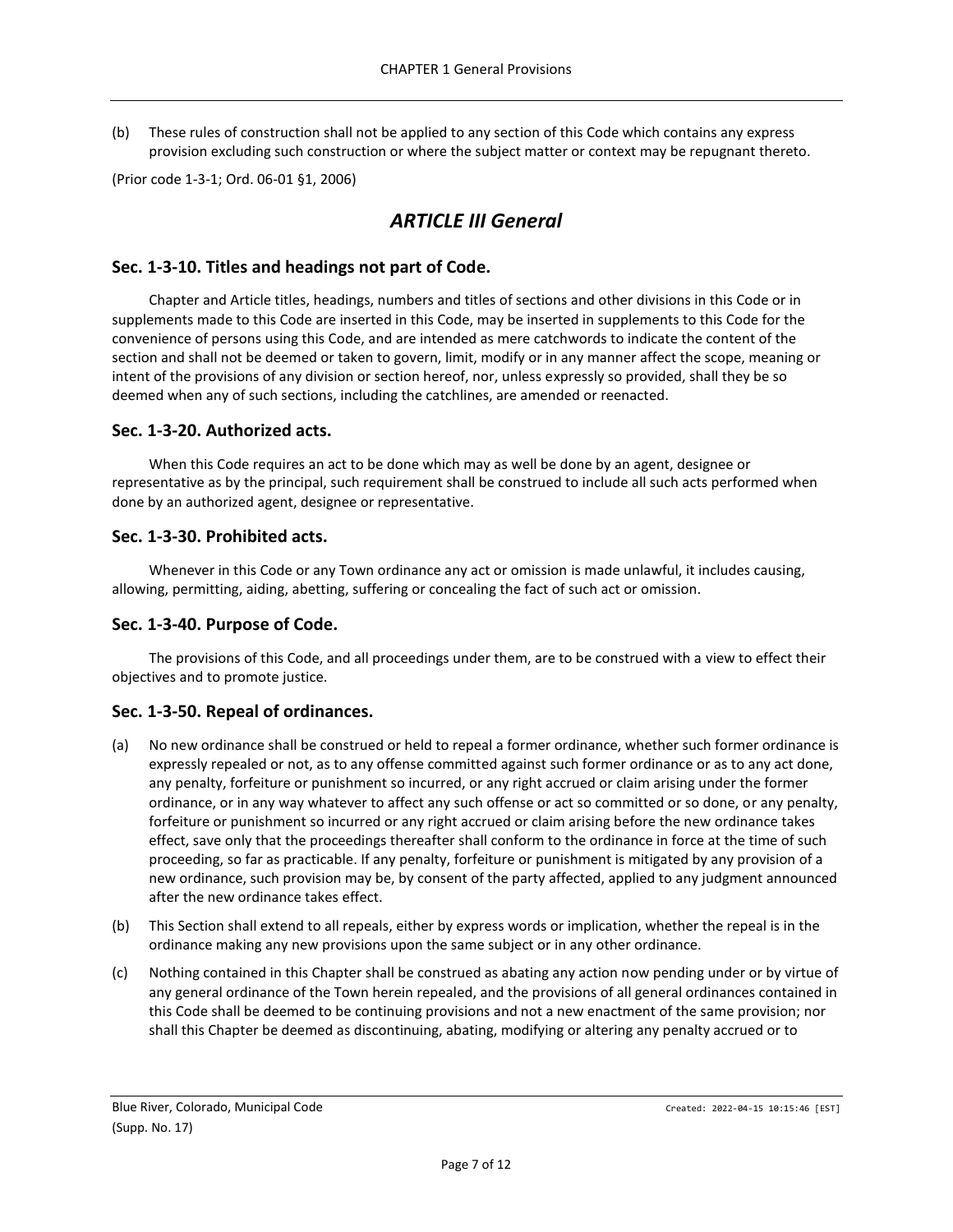accrue, or as affecting the liability of any person, firm or corporation, or as waiving any right of the Town under any ordinance or provision thereof in force at the time of the adoption of this Code.

(Prior code 1-2-3)

# <span id="page-7-0"></span>**Sec. 1-3-60. Publication of ordinances.**

All ordinances, as soon as possible after their passage, shall be recorded in a book kept for that purpose and authenticated by the signature of the Mayor and Town Clerk. All ordinances of a general or permanent nature, and those imposing any fine or forfeiture, shall be published in a newspaper published within the Town. Such ordinances shall not take effect until thirty (30) days after such publication, except for ordinances calling for special elections or necessary for the immediate preservation of the public peace, health and safety and containing the reasons making the same necessary in a separate section. The excepted ordinances shall take effect upon their final passage and adoption and the approval and signature of the Mayor, if they are adopted by an affirmative vote of three-fourths (¾) of the members of the Board of Trustees.

# <span id="page-7-1"></span>**Sec. 1-3-70. Amendments to Code.**

Any ordinance or part of an ordinance of a permanent and general nature, which amends this Code and is passed or adopted after the adoption of this Code, shall set forth the title, chapter and section number of the section or sections to be amended, and this shall constitute sufficient compliance with any statutory requirement pertaining to the amendment or revision by ordinance of any part of this Code. All such amendments or revisions by ordinance shall be deemed amendments to this Code, all of the substantive, permanent and general parts of said ordinances and changes made thereby shall be immediately forwarded to the codifiers and said ordinance material shall be prepared for insertion in its proper place in each copy of this Code, as provided in Section 1-3-80 hereof. Each such replacement page shall be properly identified and shall be inserted in each individual copy of the Code.

# <span id="page-7-2"></span>**Sec. 1-3-80. Supplementation of Code.**

- (a) The Board of Trustees shall cause supplementation of this Code to be prepared and printed from time to time as it may see fit. All substantive, permanent and general parts of ordinances passed by the Board of Trustees or adopted by initiative and referendum, and all amendments and changes in temporary and special ordinances or other measures included in this Code prior to the supplementation and since the previous supplementation, shall be included.
- (b) It shall be the duty of the Town Clerk, or someone authorized and directed by the Town Clerk, to keep up to date the one (1) certified copy of the book containing this Code required to be filed in the office of the Town Clerk for the use of the public.

(Ord. 06-01 §1, 2006)

# <span id="page-7-3"></span>**Sec. 1-3-90. Examination of Code.**

The Mayor and Town Clerk shall carefully examine at least one (1) copy of the Code adopted by this ordinance to see that it is a true and correct copy of this Code. Similarly, after each supplement has been prepared, printed and inserted in this Code, the Mayor and Town Clerk shall carefully examine at least one (1) copy of this Code as supplemented. The Code, as hereby presented in printed form, shall hereafter be received without further proof in all courts and in all administrative tribunals of the State as the ordinances of the Town of general and permanent effect, except the excluded ordinances enumerated in Section 1-1-70 above.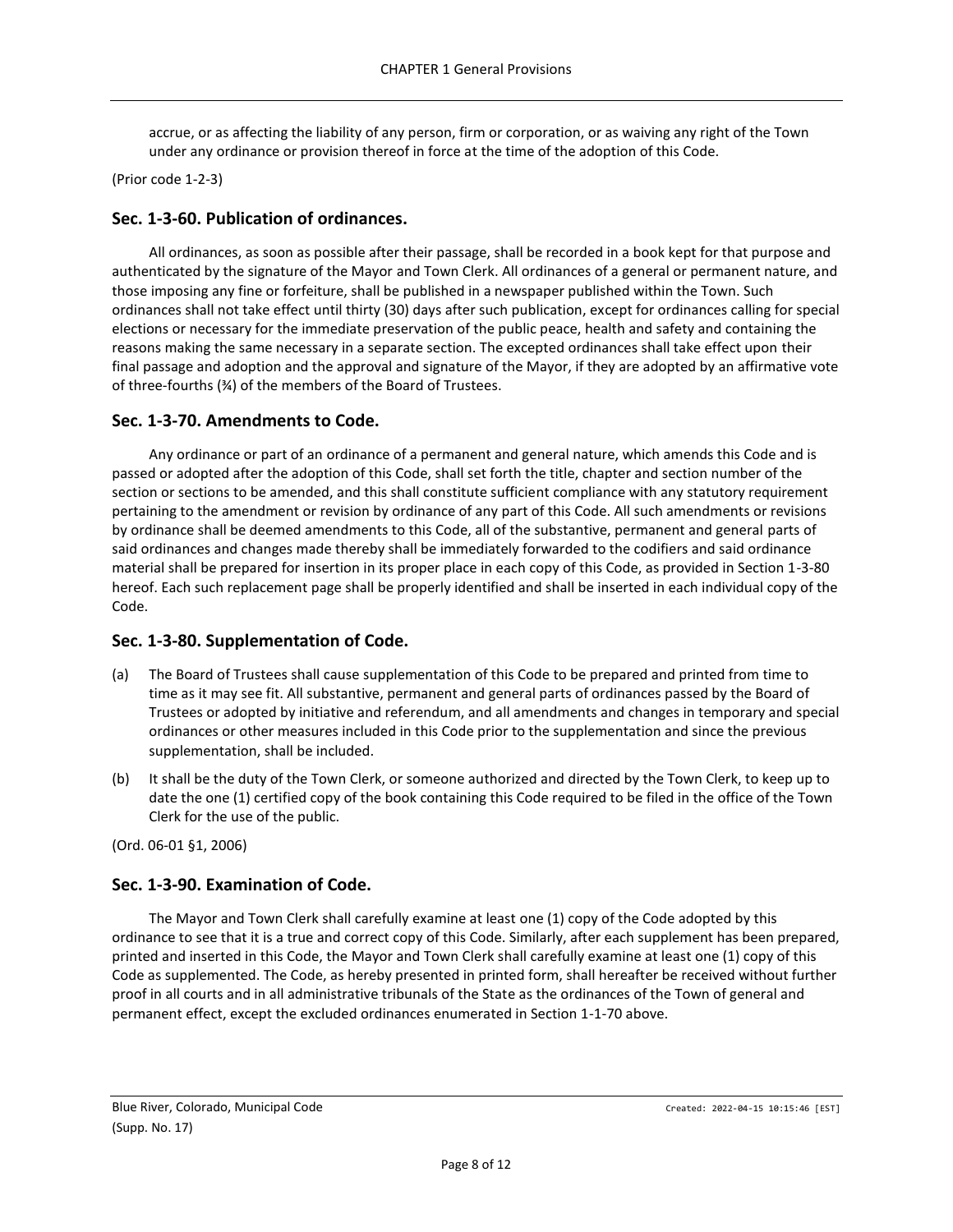# <span id="page-8-0"></span>**Sec. 1-3-100. Copy of Code on file.**

At least one (1) copy of this Code so certified and sealed most recently shall be kept in the office of the Town Clerk at all times, and such Code may be inspected by any interested person at any time during regular office hours, but may not be removed from the Town Clerk's office except upon proper order of a court of law.

# <span id="page-8-1"></span>**Sec. 1-3-110. Sale of Code books.**

Copies of this Code book may be purchased from the Town Clerk upon the payment of a fee to be set by resolution of the Board of Trustees.

# <span id="page-8-2"></span>**Sec. 1-3-120. Severability.**

The provisions of this Code are declared to be severable, and if any section, subsection, subdivision, paragraph, sentence, clause or phrase of this Code or any part thereof is for any reason held to be unconstitutional, invalid or ineffective by any court of competent jurisdiction, such decision shall not affect the validity oreffectiveness of the remaining portions of this Code, or any part thereof. It is further declared that, if any provision or part of this Code, or the application thereof to any person or circumstances, is held invalid, the remainder of this Code and the application thereof to other persons shall not be affected thereby. The Board of Trustees hereby declares that this Code would have been adopted even if such unconstitutional matter had not been included therein.

# *ARTICLE IV General Penalty*

# <span id="page-8-4"></span><span id="page-8-3"></span>**Sec. 1-4-10. Violations.**

It is a violation of this Code for any person to do any act which is forbidden or declared to be unlawful or to fail to do or perform any act required in this Code.

# <span id="page-8-5"></span>**Sec. 1-4-20. General penalty for violation.**

Any person convicted in the Municipal Court of a violation of any provision of this Code for which a different penalty is not specifically provided may be punished by a fine not exceeding two thousand seven hundred dollars (\$2,700.00), as adjusted for inflation on January 1, 2018, and on January 1 of each year thereafter. In addition, such person shall pay all costs and expenses in the case. Each day such violation continues shall be considered a separate offense.

# <span id="page-8-6"></span>**Sec. 1-4-30. Reserved.**

Editor's note(s)—Ord. No. 16-03, § 2, adopted December 20, 2016, repealed § 1-4-30, which pertained to application of penalties to juveniles and derived from Ord. 06-01, § 1, adopted in 2006.

# <span id="page-8-7"></span>**Sec. 1-4-40. Application of provisions.**

(a) The penalty provided in this Chapter shall be applicable to every section of this Code as though it were a part of each and every separate section. Any person convicted of a violation of any section of this Code where any duty is prescribed or obligation imposed, or where any action which is of a continuing nature is forbidden or is declared to be unlawful, shall be deemed guilty of a misdemeanor. A separate offense shall be deemed committed on each day such duty or obligation remains unperformed or such act continues, unless otherwise specifically provided in this Town Code.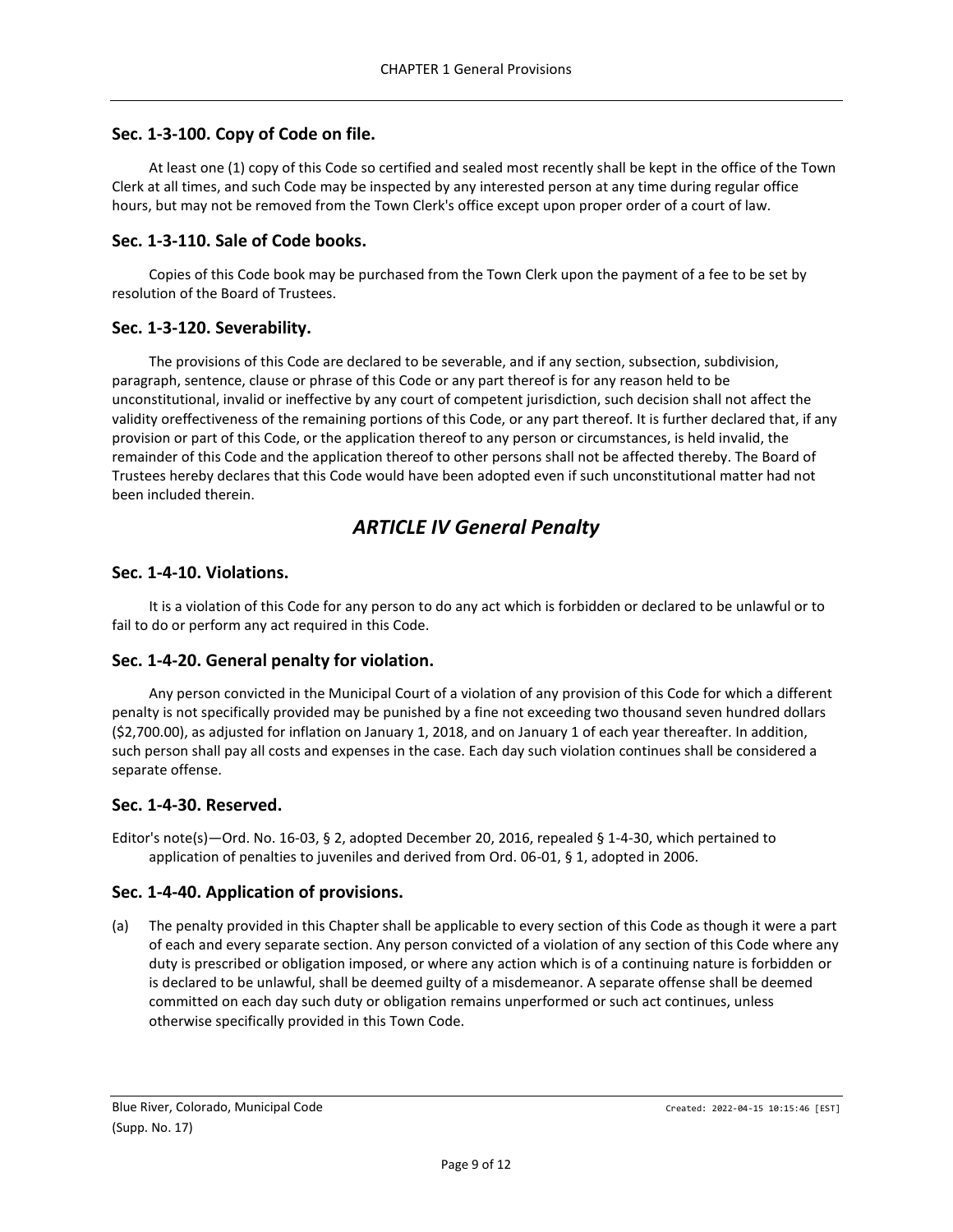- (b) In all cases where the same offense is made punishable or is created by different clauses or sections of this Code, the prosecuting officer may elect under which to proceed; however, not more than one (1) recovery shall be had against the same person for the same offense; provided that the revocation of a license or permit shall not be considered a recovery or penalty so as to bar any other penalty being enforced.
- (c) Whenever the doing of any act or the omission to do any act constitutes a breach of any section or provision of this Code and there shall be no fine or penalty specifically declared for such breach, the provisions of this Chapter shall apply.

(Prior code 1-4-2)

### <span id="page-9-0"></span>**Sec. 1-4-50. Altering or tampering with Code; penalty.**

- (a) It shall be deemed unlawful for any person to alter, change, amend, replace, deface or tamper with in any way any section or any page of this Code in such a manner that the meaning of any phrase or order may be changed or omitted. Any person who shall alter or tamper with this Code in any manner shall, upon conviction thereof, be punishable as provided by Section 1-4-20 hereof.
- (b) Replacement pages may be inserted according to the official instructions when so authorized by the Board of Trustees. The Town Clerk shall see that the replacement pages are properly inserted in the official copies maintained in the office of the Town Clerk. Any person having in his or her custody an official copy of this Code shall make every effort to maintain said Code in an up-to-date and efficient manner. He or she shall see to the immediate insertion of new or replacement pages when such are delivered to him or her or made available to him or her through the office of the Town Clerk. Said Code books, while in actual possession of officials and other interested persons, shall be and remain the property of the Town and shall be returned to the office of the Town Clerk when directed to do so by order of the Board of Trustees.

(Prior code 1-1-4; Ord. 06-01 §1, 2006)

### <span id="page-9-1"></span>**Sec. 1-4-60. Penalty for violations of ordinances adopted after adoption of Code.**

Any person who shall violate any provision of any ordinance of a permanent and general nature passed or adopted after adoption of this Code, shall, upon conviction thereof, be punishable as provided by Section 1-4-20 hereof unless another penalty is specifically provided for the violation; provided that any provision for imprisonment shall not be effective.

### <span id="page-9-2"></span>**Sec. 1-4-70. Interpretation of unlawful acts.**

Whenever in this Code any act or omission is made unlawful, it is also unlawful to cause, allow, permit, aid, abet or suffer such unlawful act or omission. Concealing or in any manner aiding in the concealing of any unlawful act or omission is similarly unlawful.

# *ARTICLE V Inspections*

### <span id="page-9-4"></span><span id="page-9-3"></span>**Sec. 1-5-10. Entry.**

Whenever necessary to make an inspection to enforce any provision of this Code or any ordinance, or whenever there is probable cause to believe that there exists an ordinance violation in any building or upon any premises within the jurisdiction of the Town, any public inspector of the Town may, upon presentation of proper credentials and upon obtaining permission of the occupant or, if unoccupied, the owner, enter such building or premises at all reasonable times to inspect the same or to perform any duty imposed upon him or her by ordinance. In the event the occupant, or if unoccupied, the owner, refuses entry to such building or premises, or the public inspector is unable to obtain permission of such occupant or owner to enter such building or premises,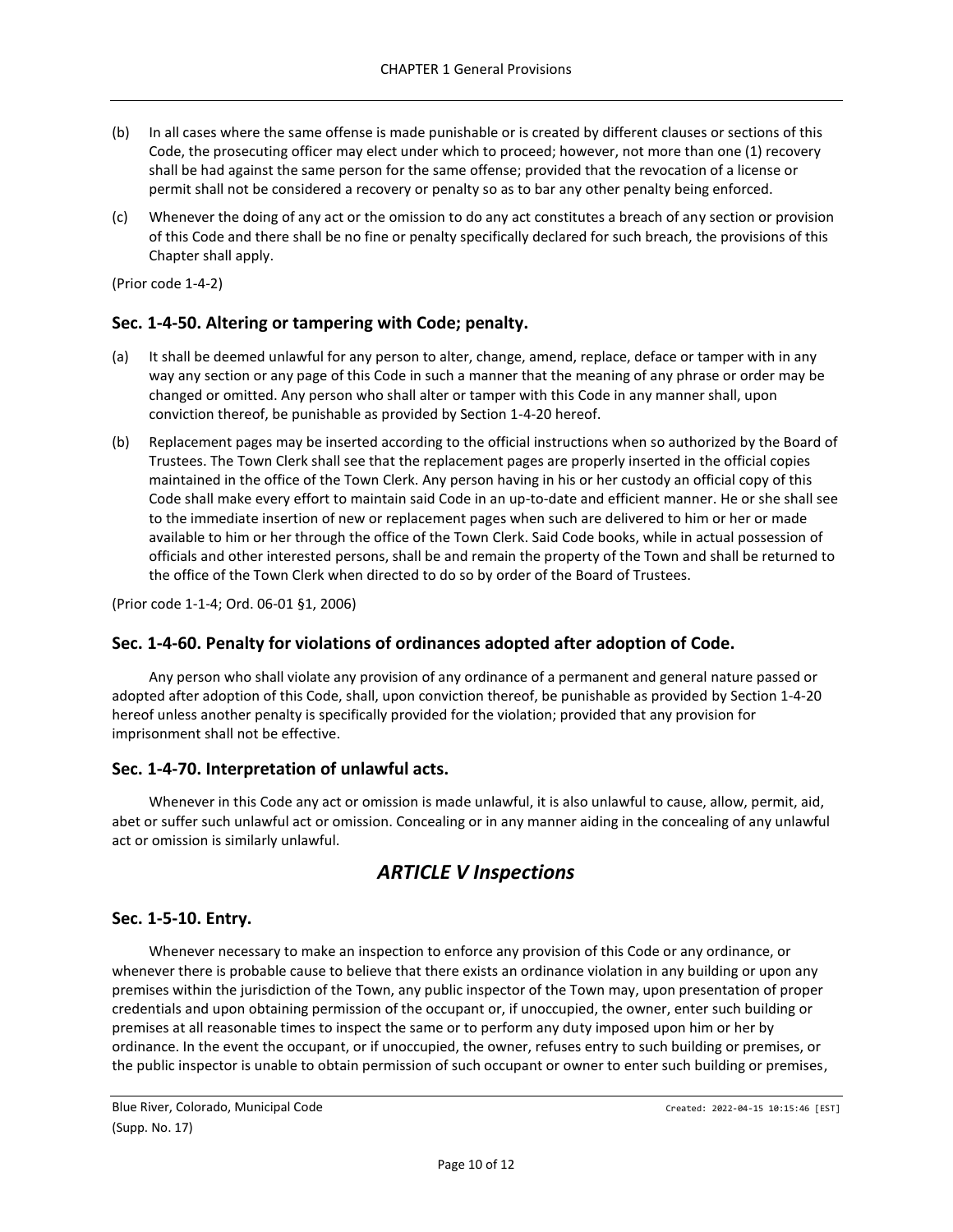the public inspector is empowered to seek assistance from any court of competent jurisdiction in obtaining such entry.

# <span id="page-10-0"></span>**Sec. 1-5-20. Authority to enter premises under emergency.**

Law enforcement officers certified with the State, members of the Fire Department, other fire departments operating under a mutual assistance agreement or automatic aid agreement with the Town, certified emergency medical technicians and paramedics during the course of employment with a governmental agency are hereby granted the authority to enter private residences within the Town without invitation from the occupant of the residence at any time such persons have reasonable grounds to believe a medical emergency is in progress within the subject premises and the occupant of such premises is incapable of consenting to the entry because of such medical emergency.

# <span id="page-10-1"></span>**Sec. 1-5-30. Announcement of purpose and authority to enter premises.**

Unauthorized entry pursuant to Section 1-5-20 shall be permissible only after the individuals seeking entry have announced both their purpose and authority in a loud and conspicuous voice and have waited a reasonable period of time for the occupant to respond before making entry.

# *ARTICLE VI Seal*

# <span id="page-10-3"></span><span id="page-10-2"></span>**Sec. 1-6-10. Corporate seal.**

<span id="page-10-4"></span>A seal, the impression of which shall contain in the center the word "Seal" and around the outer edge the words "Town of Blue River, Colorado," shall be and hereby is declared to be the Seal of the Town.

# *ARTICLE VII Disposition of Abandoned Property*

# <span id="page-10-5"></span>**Sec. 1-7-10. Definitions.**

When used in this Chapter, the following words and terms shall have the meanings ascribed to them in this Section:

*Abandoned property* means any property which has been surrendered, relinquished, disclaimed, thrown away or forsaken with no evidence or indication of ownership thereon or which cannot, with reasonable effort, be traced to any owner.

*Acquired property* means property which has been turned over to the Town as abandoned, which the Town has no further use for, which has been found on property of the Town having no evidence or indication of ownership or which cannot, with reasonable effort, be traced to any owner.

*Evidentiary property* means any property required, used or held as evidence in any Municipal Court case and which is declared available for disposal by a Judge of the Municipal Court.

# <span id="page-10-6"></span>**Sec. 1-7-20. Presale procedures.**

(a) Board informed of property. Whenever any abandoned, found, acquired or evidentiary property is in the possession of any Town employee or official, such employee or official shall, at the next regularly scheduled Town meeting, inform the Board of Trustees of the nature of the property, including its description and approximate value and the circumstances leading to its coming into possession of the Town.